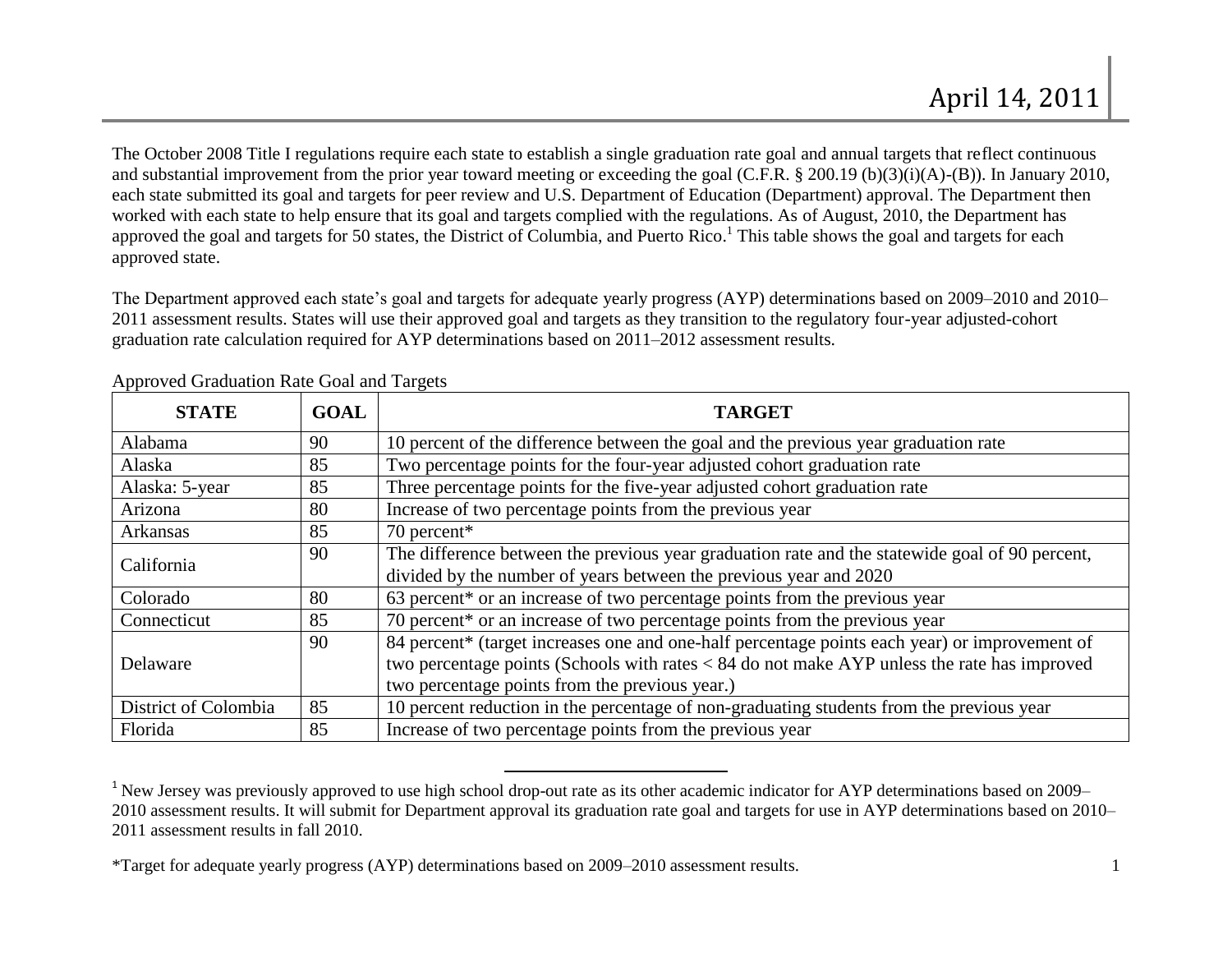| <b>STATE</b>          | <b>GOAL</b> | <b>TARGET</b>                                                                                                                                                                                                                                                                                                         |
|-----------------------|-------------|-----------------------------------------------------------------------------------------------------------------------------------------------------------------------------------------------------------------------------------------------------------------------------------------------------------------------|
| Georgia               | 100         | 80 percent* (target increases five percentage points each year) or 10 percent increase from<br>previous year; 60 percent minimum threshold (Schools with rates $< 60$ do not make AYP; schools<br>with rates $\geq 60$ but $\leq 80$ do not make AYP unless they have improved 10 percent from the<br>previous year.) |
| Hawaii                | 90          | 85 percent                                                                                                                                                                                                                                                                                                            |
| Idaho                 | 90          | Increase of at least two percentage points from the previous year                                                                                                                                                                                                                                                     |
| Illinois              | 85          | 78* (Schools with rates $<$ 78 do not make AYP.)                                                                                                                                                                                                                                                                      |
| Iowa                  | 95          | 80.9* (target increases two percentage points each year) or increase of at least two percentage<br>points from the previous year                                                                                                                                                                                      |
| Indiana               | 90          | Schools between 80 and 89.9 percent: 90 percent or increase at least three percentage points;<br>schools between 65 and 78.0 percent: 90 percent or increase at least four percentage points;<br>schools below 65 percent: 90 percent or grow at least five percentage points                                         |
| Kansas                | 80          | Schools $<$ 50 percent: increase of at least five percent of the previous graduation rate; schools $>$<br>50 percent but < the goal, increase of at least three percent of the previous graduation rate                                                                                                               |
| Kentucky              | 98          | 86.75 percent* (target increases two and one-quarter percentage points each year) or two<br>percentage point increase from the previous year                                                                                                                                                                          |
| Louisiana             | 80          | 63 percent* (target increases approximately two percentage points each year) or gap reduction<br>(Schools with rates $<$ 63 do not make AYP unless they have met their growth targets.)                                                                                                                               |
| Maine                 | 90          | 80* (target increases three percentage points each year)                                                                                                                                                                                                                                                              |
| Massachusetts         | 95          | 70 percent* (target increases five percentage points every other year) or increase of at least two<br>percentage points from the previous year (Schools with rates $<$ 70 do not make AYP unless they<br>have improved two percentage points from the previous year or meet the five year target.)                    |
| Massachusetts: 5-year | 100         | 75 percent* (target increases five percentage points every other year) (Schools that do not meet<br>the four-year rate targets may make AYP if they meet the five-year rate target.)                                                                                                                                  |
| Maryland              | 90          | 85.5 percent* (target increases two and one-quarter percentage points every two years) or growth<br>target based on the distance of a school's graduation rate and the goal of 90 percent divided by<br>the number of years left to reach the goal by 2014                                                            |
| Michigan              | 80          | 25 percent of the difference between the goal and the previous year graduation rate                                                                                                                                                                                                                                   |
| Michigan: 5-year      | 80          | School must meet the 80 percent goal to make AYP using the 5-year rate.                                                                                                                                                                                                                                               |

\*Target for adequate yearly progress (AYP) determinations based on 2009–2010 assessment results. 2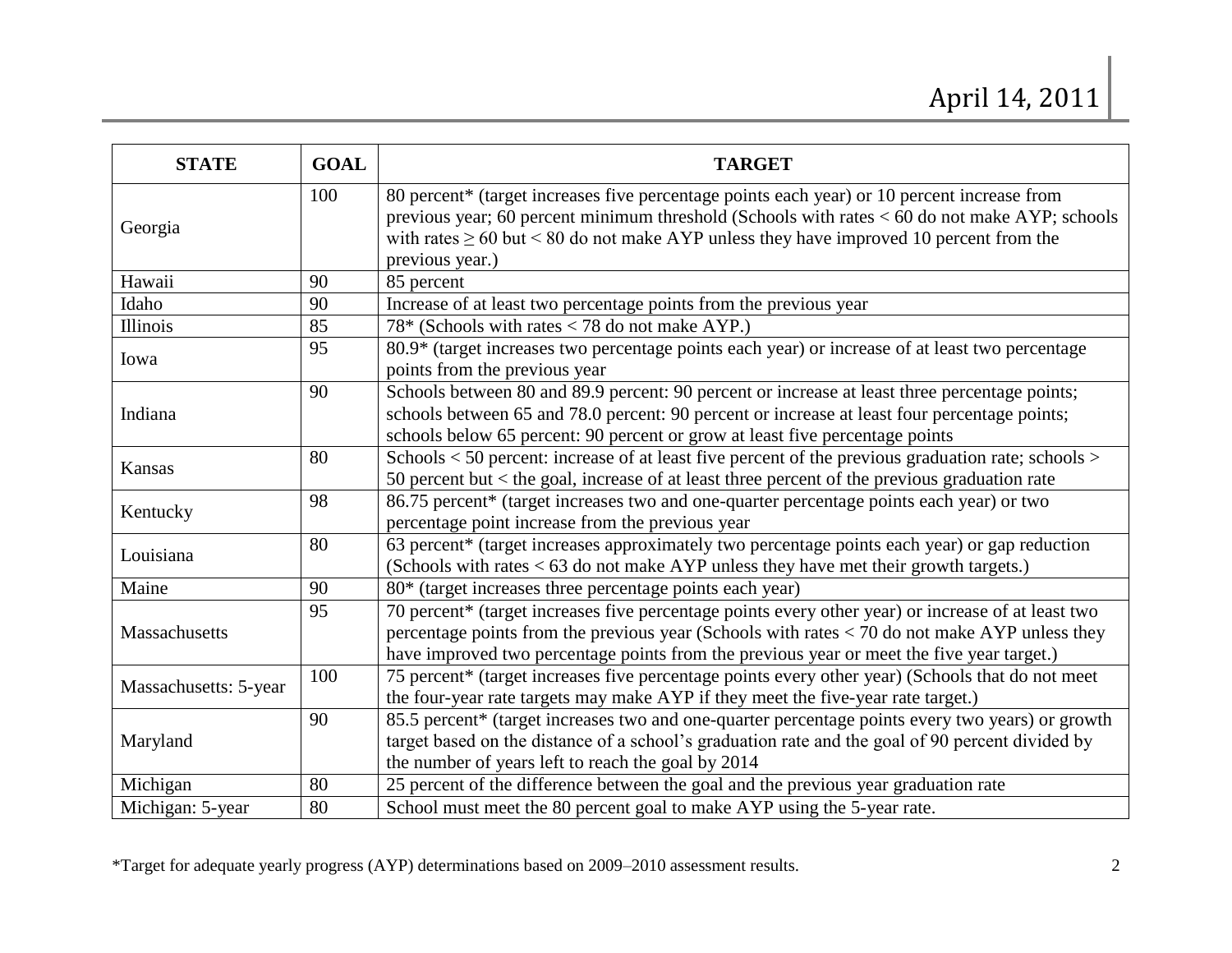| <b>STATE</b>           | <b>GOAL</b> | <b>TARGET</b>                                                                                                                                                                                                                                                                    |
|------------------------|-------------|----------------------------------------------------------------------------------------------------------------------------------------------------------------------------------------------------------------------------------------------------------------------------------|
| Michigan: 6-year       | 80          | School must meet the 80 percent goal to make AYP using the 6-year rate.                                                                                                                                                                                                          |
| Minnesota              | 85          | Increase of two percentage points from the previous year                                                                                                                                                                                                                         |
| Missouri               | 85          | Schools between 75 and 85 percent expected to improve at least two percentage points per year;<br>schools with rates $<$ 75 percent expected to improve at least five percentage points per year                                                                                 |
| Mississippi            | 85          | 63 percent* (target increases three percentage points in 2011 and then five percentage points<br>every other year) (Schools with rates $<$ 63 do not make AYP unless they meet the five-year<br>target.)                                                                         |
| Mississippi: 5-year    | 85          | 65 percent* (target increases toward the goal)                                                                                                                                                                                                                                   |
| Montana                | 85          | Increase of two percentage points from the previous year                                                                                                                                                                                                                         |
| Nebraska               | 90          | Increase of two percentage points from the previous year                                                                                                                                                                                                                         |
| Nevada                 | 85          | 10 percent reduction in the percentage of students leaving school without a standard diploma                                                                                                                                                                                     |
| New Hampshire          | 95          | 75 percent* (Schools with rates < 75 do not make AYP.)                                                                                                                                                                                                                           |
| New Mexico             | 85          | 63 percent* (target increases two percentage points each year) (Schools with rates $< 63$ do not<br>make AYP.)                                                                                                                                                                   |
| New York               | 80          | 10 percent of the difference between the goal and the previous year graduation rate; at least one<br>percentage point increase required                                                                                                                                          |
| North Carolina         | 80          | Increase of two percentage points from the previous year                                                                                                                                                                                                                         |
| North Carolina: 5-year | 80          | Increase of three percentage points from the previous year                                                                                                                                                                                                                       |
| North Dakota           | 89          | 10 percent reduction in non-graduates against the goal from the previous year graduation rate                                                                                                                                                                                    |
| Ohio                   | 91.2        | 73.6 percent* (target increases toward the goal) or improvement of two percentage points<br>(Schools with rates $<$ 73.6 do not make AYP unless the rate has improved two percentage points<br>from the previous year.)                                                          |
| Oklahoma               | 100         | 67.8 percent* or 10 percent of the difference between the previous year rate and the goal                                                                                                                                                                                        |
| Oregon                 | 90          | 65* (target remains 65 for 2009–10 and 2010–11 and then increases three percentage points each<br>year) (Schools with rates $< 65$ do not make AYP.)                                                                                                                             |
| Pennsylvania           | 85          | 82.5 percent* or 10 percent of the difference between the goal and the previous year graduation<br>rate (Schools with rates < 82.5 do not make AYP unless their rates have increased by 10 percent<br>of the difference between the goal and the previous year graduation rate.) |
| Puerto Rico            | 85          | Increase of two percentage points from the previous year                                                                                                                                                                                                                         |

\*Target for adequate yearly progress (AYP) determinations based on 2009–2010 assessment results. 3